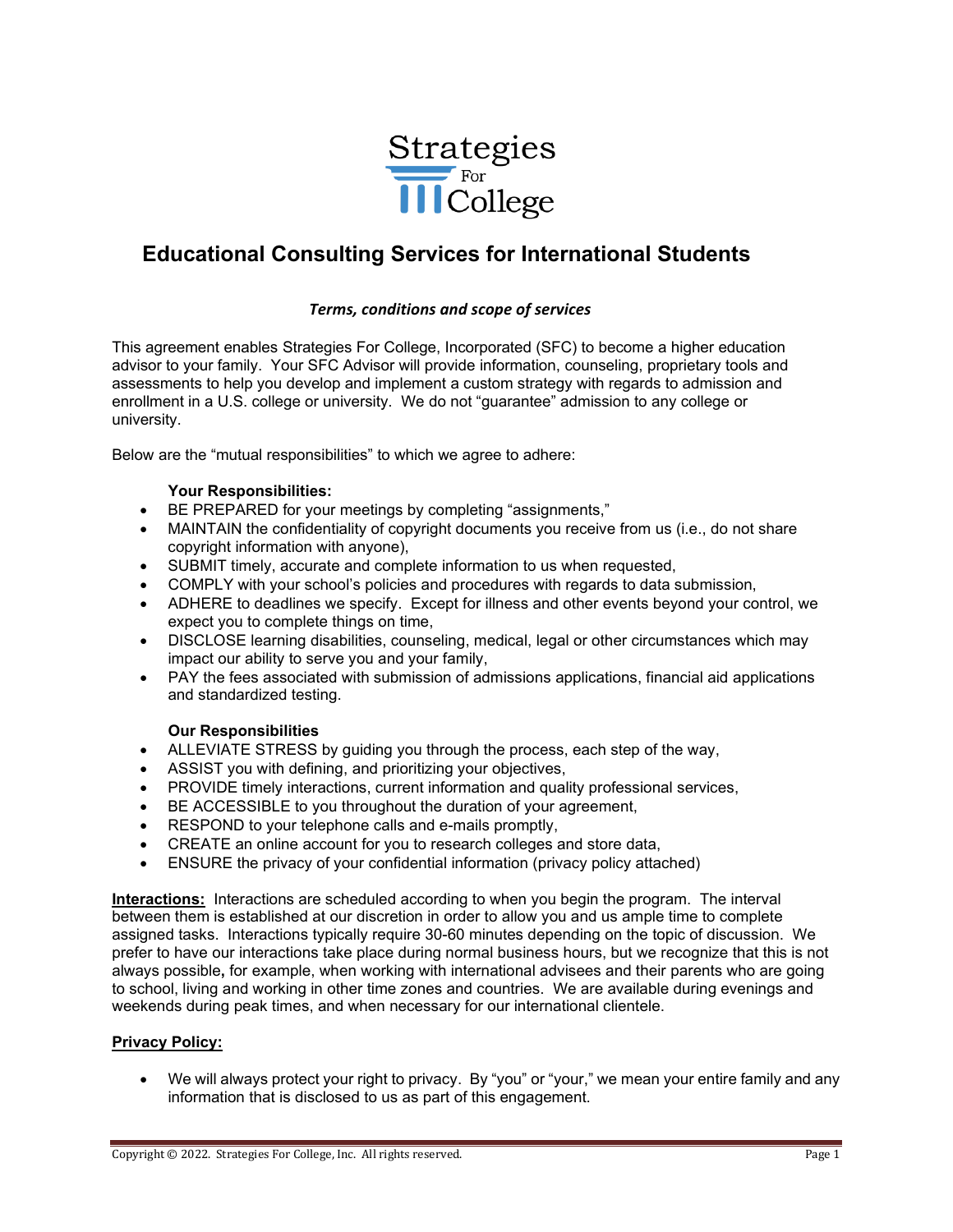- We collect nonpublic personal information about you that is either provided to us by you or obtained by us with your authorization.
- We do not disclose any nonpublic personal information obtained in the course of our engagement except as required or permitted by law. Permitted disclosures include, for instance, providing information to our employees and consultants who will use this information to assist us in providing services to you. In all such situations, we stress the confidential nature of information being shared.
- We retain physical and digital records relating to the professional services that have been provided and the fees you have paid. We also maintain physical, electronic, and procedural security safeguards to protect these records. Records relating to the services provided are destroyed upon your request or three years after the completion of our engagement.

**E-mail:** E-mail support is provided throughout your scope of services. We usually respond to e-mail within 1-2 business days. Please make your emails brief, concise and on point.

### **Scope of Services for International Students and Parents (See details below):**

- College Search & Admissions Counseling
- Admissions Application & College Essay Guidance
- Maximizing the College Visit and Interview
- What to Know Before You Go

### **Total Cost of Services: \$10,000 US\***

\*If the SFC Advisor travels beyond the Upper Valley of NH and VT to meet and work with the international student and her/his parents, all expenses associated with that travel (hotels, meals, and transportation to and from the designated location) will be invoiced to the family of the advisee.

**Payments:** All services are "prepaid" unless other arrangements are made. We do not invoice private individuals. Financial transactions are completed online using a major credit/debit card.

## **The official contract for services and payment page is located at:**

## **<https://strategiesforcollege.com/international>**

After reviewing this document, please go to the contract and payment page to enroll in this program.

**Refunds & Cancellations:** This agreement may be canceled by either of us with **written notice (email is acceptable)** within three business days of the date signed below for a full refund. After three business days, if you or we decide to cancel this agreement, a file audit will be conducted. An appropriate pro-rata refund (or summary of the file audit if no refund is justified) will be issued within 30 days of the cancellation request.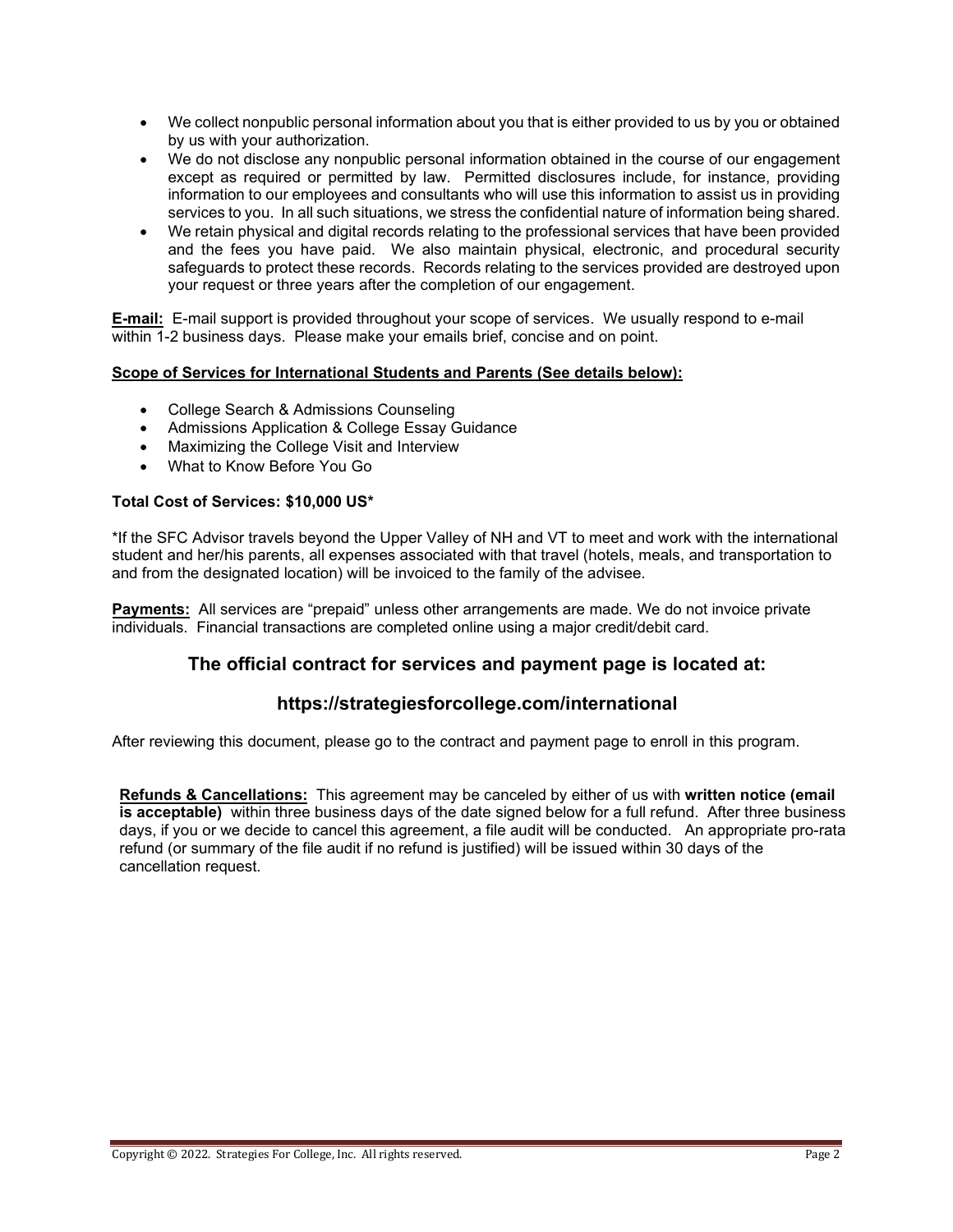# **Scope of Services for International Students**

Strategies for College provides an objective evaluation of chances for admission to selective and highly selective colleges using our Personal Assessment and College Admissions Profile (CAP). The CAP Index is a *proprietary* and strictly quantitative measurement of a student's competitive position for admission at the 900+ colleges in our data base. It has proven to be highly accurate in assessing the academic credentials to be evaluated for admission. including:

Your Strategies for College advisor will provide guidance and support on a number of important factors that will assist you in a most positive and honest representation of yourself in your US college and university applications including:

- review of 11th Grade/third year PSAT (or diagnostic ACT or SAT) if you are able to take them, and ultimately a review of your actual standardized testing results
- thorough evaluation of the secondary school transcript and extracurricular activities,
- calculation of unweighted secondary school GPA based on core courses,
- exercise to clarify family priorities for college selection,
- discussion of the family priorities from exercise above,
- identification of 18-24 colleges at which the student has a reasonable chance for admission, that fit the family's financial criteria, and are good "fits" for the student's identified priorities,
- assist student with researching and refining candidate colleges to 8-12 preferred schools,
- visit and interview coaching,
- "demonstrated interest" counseling,
- discussion of the "Must Do" activities when visiting a campus,
- essentials of meeting with regional admissions officers and alumni, faculty and department heads and coaching to help you maximize these meetings should they occur.
- quidance on attending college fairs and "open houses,"
- College Evaluation Checklist which provides an opportunity to quantify observations about each college visited to make meaningful comparisons

If it is possible for you to visit U.S. college campuses, we will meet or discuss your observations via Zoom, Google Meet, or Skype and further refine the college list and adjust college search criteria if necessary, and assist with defining the final college list.

# **Admissions Application and Common Application Guidance**

**College Essays:** While we cannot and do not write essays for students, Strategies Staff who specialize in assisting students with college essays help them brainstorm for suitable and appropriate topics, refine their approach to the topic, provide editorial input and make sure the real "voice" of the student is expressed. Students will have a chance to review and critique sample essays using criteria we supply. This is perhaps the most neglected area in the college admissions application, and its importance should not be minimized given the greater emphasis that many highly selective colleges place on both who the applicant is as a person, and her/his writing ability. Included are the basic essay for the Common Application, and up to ten (10) individual college supplemental essays.

**The Common Application**: Strategies advisors take students through the Common Application and any new changes in its format. We manage the application process from initial setup through online submission of the core application and any required supplements for each college including:

• Working with students to coordinate teacher letters of recommendation, secondary school advisor evaluations, transcript release forms and official SAT/ACT score reports with the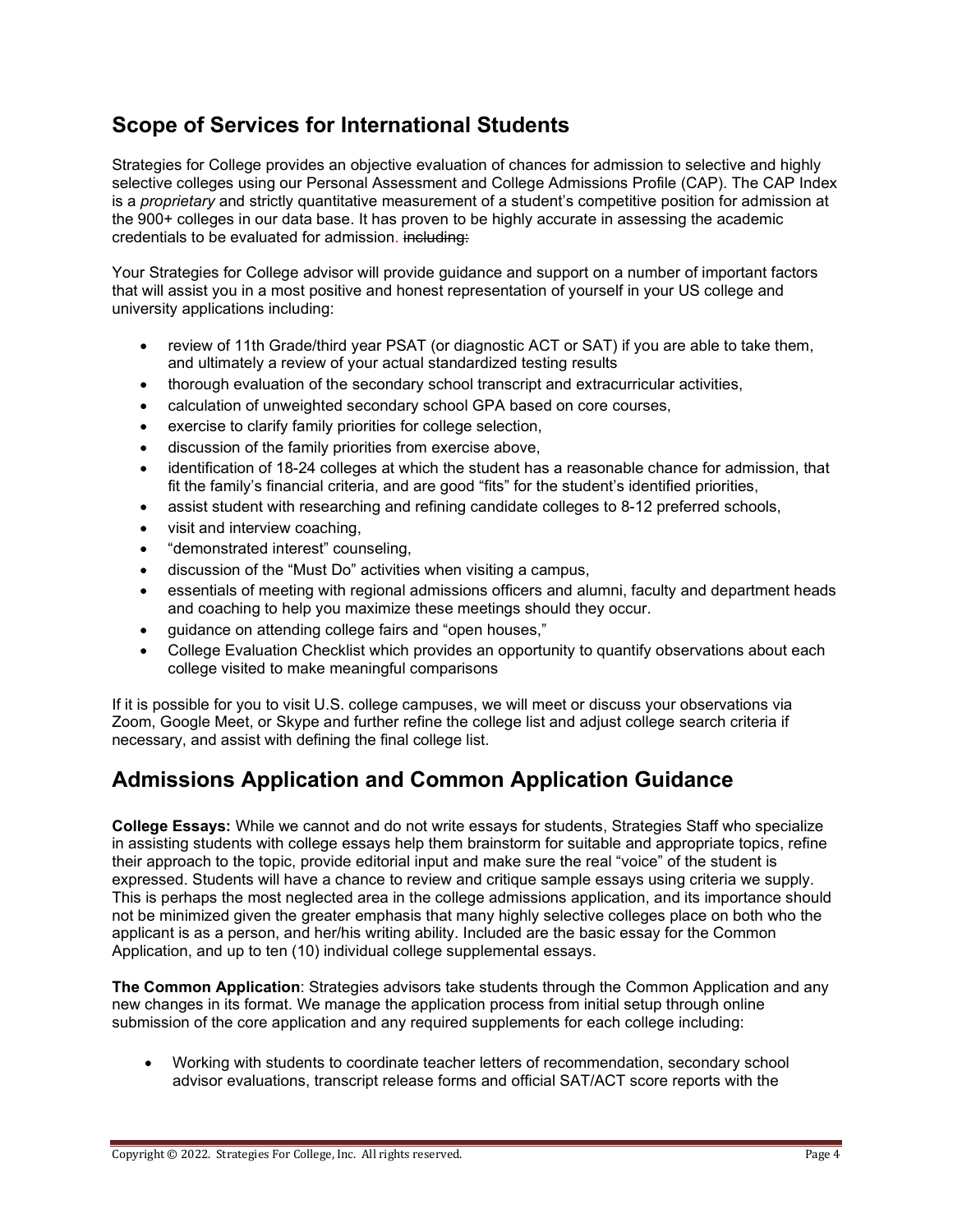submission of the application so that each document (ideally) arrives at its intended destination on time

• Reviewing Common Application & Supplements prior to submission

# **What to Know Before You Go:**

Attending college in another country, another culture is a big endeavor for both the international student and her/his parents. While it is impossible to prepare for everything your child might experience when attending a U.S. university, an on-line meeting, discussion and checklist will cover highlights including:

- the value of attending a college's international orientation,
- important ground rules for choosing appropriate courses especially in the first term/semester,
- what to ask and what to share regarding roommate selection, and first year residence hall options
- what to be aware of regarding various U.S. college services from counseling to campus police,
- how to get off to a great start with your professors both in and out of the classroom,
- what you need to know regarding life after classes,
- why you should get to know the people in career services during your first term on campus
- reminder about critical immigration paperwork that must be completed if you do not hold a U.S. passport
- the importance of health insurance coverage who to talk to, what to ask

## **Student Pledge**

This is an important time for you, and I want you to know that I am committed to providing you with my very best effort. In return, I'm asking for no less than your best effort. Working together, I'm confident that we will see the best outcome for your college admissions campaign. In that regard, let's agree to the following:

- I will take this effort seriously by making time in my schedule to attend, participate and engage in college planning meetings (via Zoom, Google Meet, or Skype in most cases), and timely e-mail correspondence, and to complete college planning assignments given to me.
- I recognize that a successful outcome for me requires that I elevate the critical college planning milestones and meetings at least to the level of athletic, employment and recreational activities.
- Except for illness and other events beyond my control, I will make every effort to be on time and avoid rescheduling my meetings.
- I will not limit myself to fewer than six colleges for final consideration without discussing my reasons with my Strategies counselor and my parents. I will apply to at least six colleges that I am willing to attend even if one of them is an Early Decision application.
- I will work with my counselor to understand and apply the principles of sound decisionmaking taking into account a fair assessment of my competitive position.
- I will become familiar with and adhere to the deadlines and milestones essential to my admission and, if appropriate, my eligibility for college financial assistance and merit scholarships.
- I will work with my Strategies counselor to establish a clear college planning strategy which incorporates my personal traits, talents and strengths, preferences and abilities. I will share that strategy with my parents.
- I will work with my parents and my SFC advisor to establish the best possible schedule for visiting U.S. colleges and universities if my school calendar, family finances and personal obligations permit me to travel to the United States.